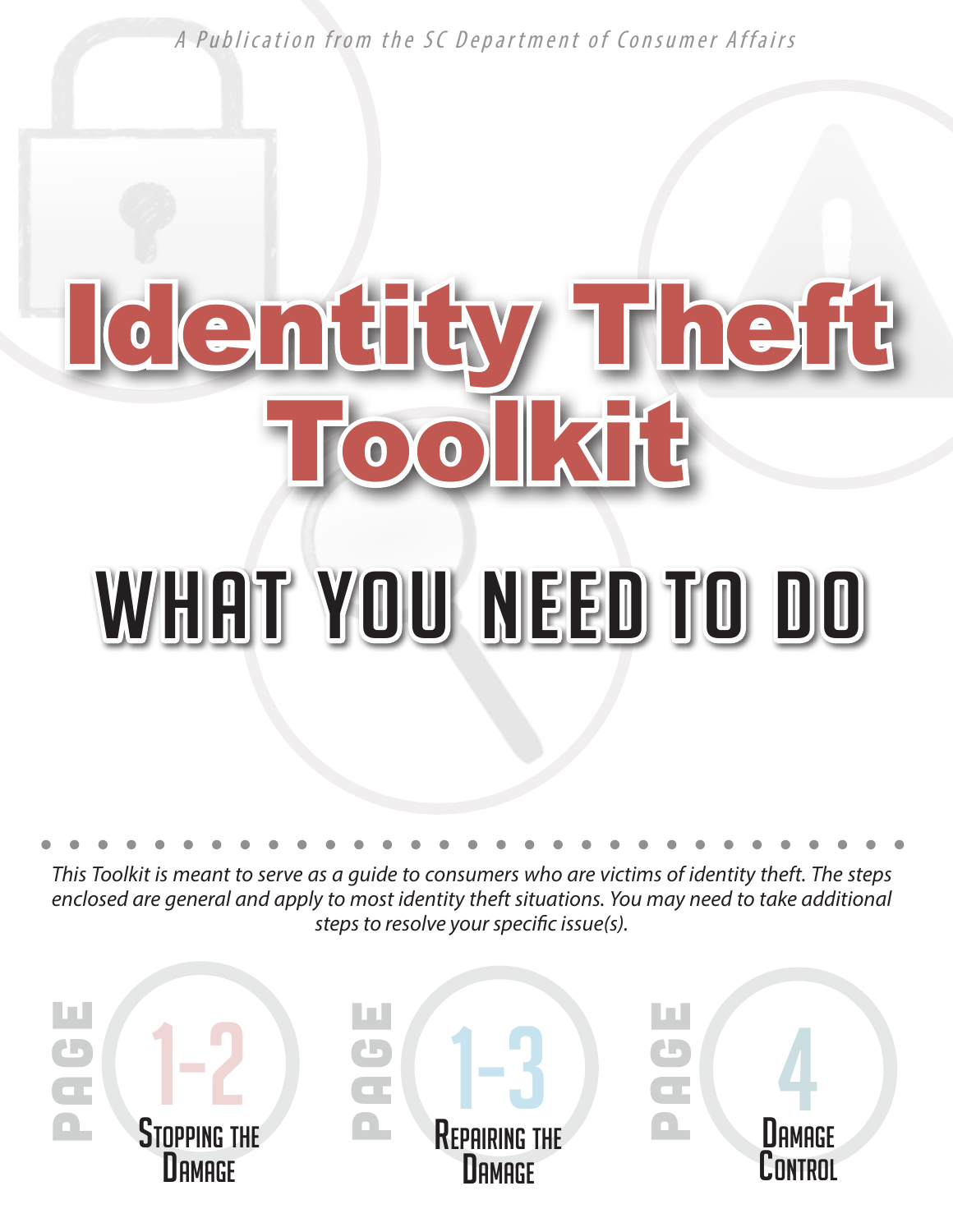**STOP THE DAMAGE** 

### REQUEST YOUR CREDIT REP

### Review Your Credit Reports

Go through each section with a fine tooth comb. Look for items you don't recognize. This could be anything from a misspelled name, an address where you've never lived, an account you didn't open or a judgment or lien you weren't aware of. Be sure to check your credit reports regularly.

### CLOSE AFFECTED/FRAUDULENT ACCOUNTS

*Wно DO I сонтаст?* Call (877) 322-8228 or visit *annualcreditreport.com* to request your free credit reports.

> Contact the security or fraud department of each company. If the identity thief has made charges or debits on your accounts, or has fraudulently opened accounts, request the forms needed to dispute those transactions. Send the forms certified mail, return receipt requested and keep a copy for your records.



**WARNING!** Beware of impostor websites or phone numbers. If you are asked for a credit card number, hang up or close the browser and try again.

*WHAT IS IT?* Federal law gives consumers the right to place a fraud alert on credit reports for **FREE.** It alerts potential creditors pulling your report to take extra steps to verify your identity before issuing credit or services in your name.



If you find mistakes resulting from identity theft on your credit reports, you can dispute or block the information, but depends on if you've created an ID theft report. Head to page 3 for your next step.

How Long will IT LAST? One year. The alert allows you another free credit report from each of the three credit reporting agencies. While an initial fraud alert can be renewed, if you have proof you are a victim of identity theft, you can place an extended fraud alert that lasts seven years. \**See page 4 for more information on the extended fraud alert.*

WHO DO I CONTACT? You only have to contact one of the agencies and they'll notify the other two.<br>Equifax • (800) 685-1111 or <u>equifax.com/personal/credit-report-services</u><br>Experian • (888) 397-3742 or <u>experian.com/help</u><br>Tr



*What is it?* You are entitled to a **FREE** credit report from each credit reporting agency annually. Review them carefully for signs of identity theft. (i.e. accounts you didn't open, names/addresses that are not yours, etc.)

*WHAT is it*? When a freeze is in place, a business that receives an application for products or services cannot access your credit report without your permission. Utilities, credit cards and insurance all commonly require a credit check. A freeze doesn't affect your existing lines of credit but will need to be thawed if you decide to apply for new credit or services. It is **FREE**  to place, thaw or lift the freeze.

*How LONG DOES IT LAST?* The freeze lasts until **YOU** lift it. You can lift for a specified amount of time. After the time has elapsed, the freeze will go back into place. It can also be lifted permanently.

*Who do I contact?* Contact ALL three to place the freeze.

 Equifax • (800) 685-1111 or *equifax.com/personal/credit-report-services* Experian • (888) 397-3742 or *experian.com/help* TransUnion • (800) 680-7289 or *transunion.com/credit-help*

*What is it?* An Identity Theft Report is made up of an affidavit from the Federal Trade Commission (FTC) and a police report. Together these items help you to dispute any accounts the identity thief opened using your information. *See pages 3-4 for information on the value of an Identity Theft Report.*

*How do I make one?* Contact the FTC to complete an Identity Theft Affidavit. Then, print out a copy of the affidavit for use in your Identity Theft Report. Take the affidavit with you to the police station to file your police report. If the officer is hesitant to give you a report, tell them you need an "information only" report. Attach your Identity Theft Affidavit to the police report.

*Who do I contact?* Call the FTC (877) 438-4338 or visit *IdentityTheft.gov*.

# **There are different options for repairing the damage caused by identity theft. Choose the path that is right for you.**



### CONSIDER A SECURITY FREEZE

## CONSIDER MAKING AN IDENTITY THEFT REPORT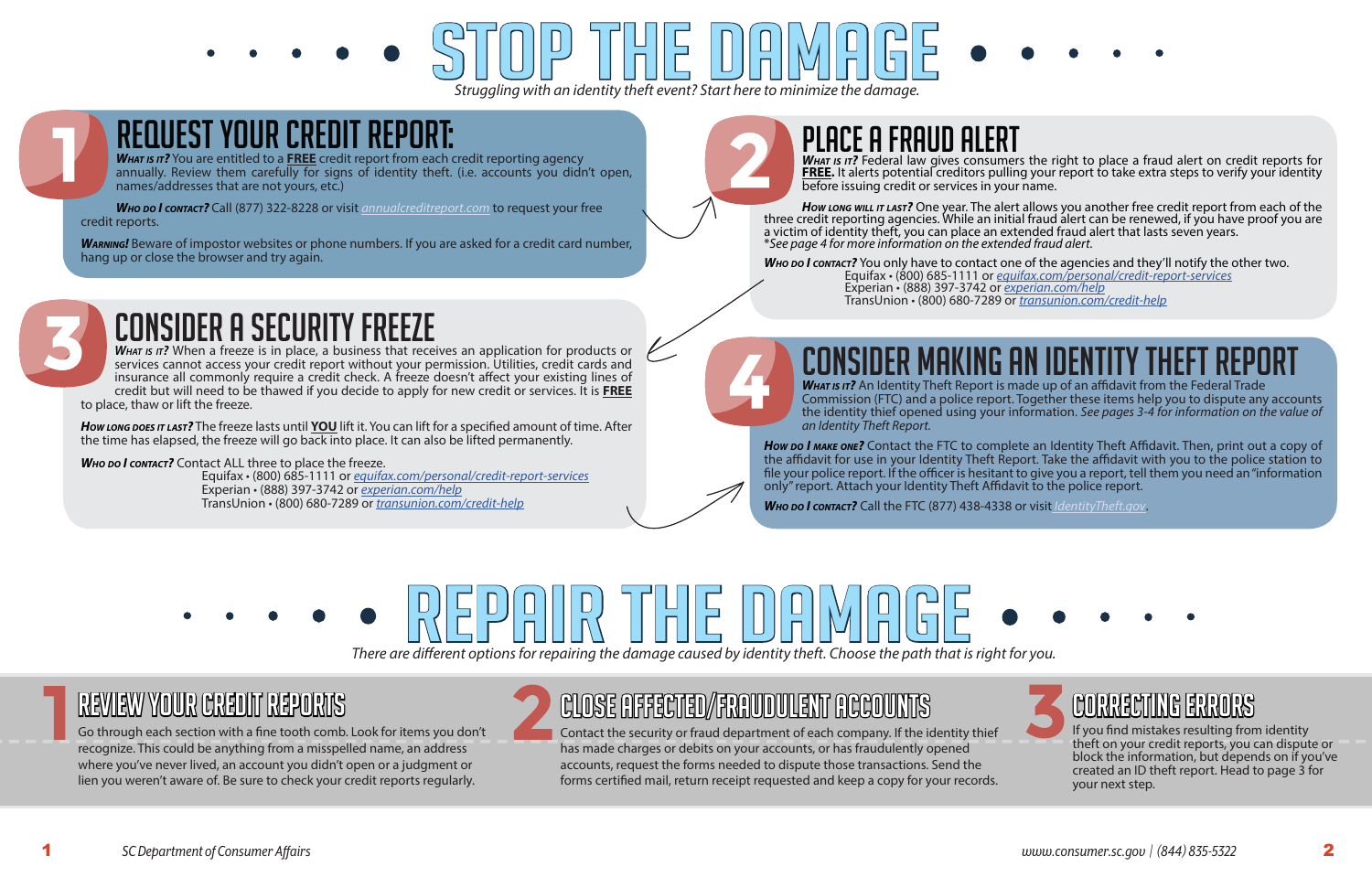# CORRECTING ERRORS

## DAMAGE CONTROL

### **With Businesses:**

- $\square$  Request dispute forms from the business. Fill them out, detailing what information is inaccurate.
- $\Box$  In some cases, you can send a letter outlining what is incorrect.
- Send **copies** of any supporting documents along with your completed form/letter.

*DID YOU KNOW?* You can dispute online, too!

### **With Businesses:**

- $\Box$  Write a letter to the business. Include a copy of your Identity Theft Report.
- $\Box$  Include proof of your identity, including your name, address, and Social Security number.
- $\Box$  Include a copy of your credit report. Explain which information on the credit report resulted from identity theft, and that it didn't come from a transaction you made or approved.





- $\Box$  Write to each credit reporting agency. Send a copy of your Identity Theft Report.
- $\Box$  Include proof of your identity: your name, address, and Social Security number.
- $\Box$  Explain which information on your report resulted from identity theft.
- $\Box$  Ask the agency to block the fraudulent information.
- $\Box$  Write to the credit reporting agency explaining that you are a victim of identity theft.
- $\Box$  List any errors found on your credit report and include **copies** of supporting documents.

### **With Credit Reporting Agencies:**

### **With Credit Reporting Agencies:**

### **Extended Fraud Alert**

An extended fraud alert is only available to identity theft victims. The alert lasts for **seven years** and allows you to access **two copies** of your **credit report** from each credit reporting agency within a year of placing the alert. Your name will also be taken off marketing lists for prescreened credit offers for **five years.** 

Unlike the initial fraud alert, you need to contact **EACH** credit reporting agency to get the extended fraud alert. The company may have you complete a request form and you *will* have to supply an Identity Theft Report.

*The graphic below explains how to make an Identity Theft Report, which will help you prove you're a victim of identity theft. See page 2 for more information.*



 Federal law allows you to dispute inaccuracies on your credit report. To do this, contact the credit reporting agencies and the business that provided the inaccurate information. You can dispute inaccuracies whether they are the result of identity theft or not. **You will not need an Identity Theft Report to dispute information.**

 By law, credit reporting agencies must block identity theft-related information from appearing on a victim's credit report. They must block unauthorized transactions, accounts, and inquiries. To get unauthorized information blocked, you must give certain information to the credit reporting agencies. **You will need an Identity Theft Report.** 

*If you find mistakes resulting from identity theft on your credit reports, you can dispute or block the information. Blocking requires an Identity Theft Report. See page 2 for the steps to make a report.* 

> These **FREE** alerts can offer you even more protection than the initial fraud alert, but they have different conditions. So, read carefully and decide if either would apply to your situation.

### Disputing Fraudulent Accounts

### **What is Disputing? What is Blocking?**

\*REMEMBER: Send all letters **certified mail** with **return receipt requested**.

I DON'T have and Identity Theft Report I DO have an Identity Theft Report

*www.transunion.com*  (click on Credit Help)

*www.equifax.com* (click on Credit Report Assistance)

*www.experian.com*  (click on Credit Report Assistance) Blocking Fraudulent Accounts

### **LONG TERM ALERTS**

### **HAS SOMEONE USED YOUR SOCIAL SECURITY NUMBER?**

This alert is available for military personnel who are deployed. To place the alert, contact **ONE** of the credit reporting agencies.



You may need to provide proof of identity, *such as a military ID, birth certificate or driver' s license.* The alert will stay in place for **one year,** but can be renewed.

Your name will also be taken off marketing lists for prescreened credit offers for **two years,** unless you ask to be added back to the list.

### **Active Duty Alert**

Someone illegally using your Social Security number (SSN) can cause a lot of problems. Identity thieves can use your info, like a SSN, the same way you do. Including to get:

- 
- 
- 

- Government benefits Driver's License/ID Cell phones/utilities Medical benefits Tax Refund A Job
	- -

**Make sure to sign up for my Social Security to monitor your account.** This online tool (*www.ssa.gov/myaccount*) lets you view estimates of future retirement, manage benefits, change your address and direct deposit information, view earnings and Social Security and Medicare taxes you've paid and more. If someone is using your SSN for work, their earnings may show up on your statement. Once you create an account, it also prevents others from creating an account in your name. If you find any errors, contact the Social Security Administration (SSA). Find your local SSA Office by calling (866) 964-7594.

**SSN card lost or stolen?** Visit www.ssa.gov/ssnumber for the steps to get a new card or call (866) 964-7594 to find your local SSA office.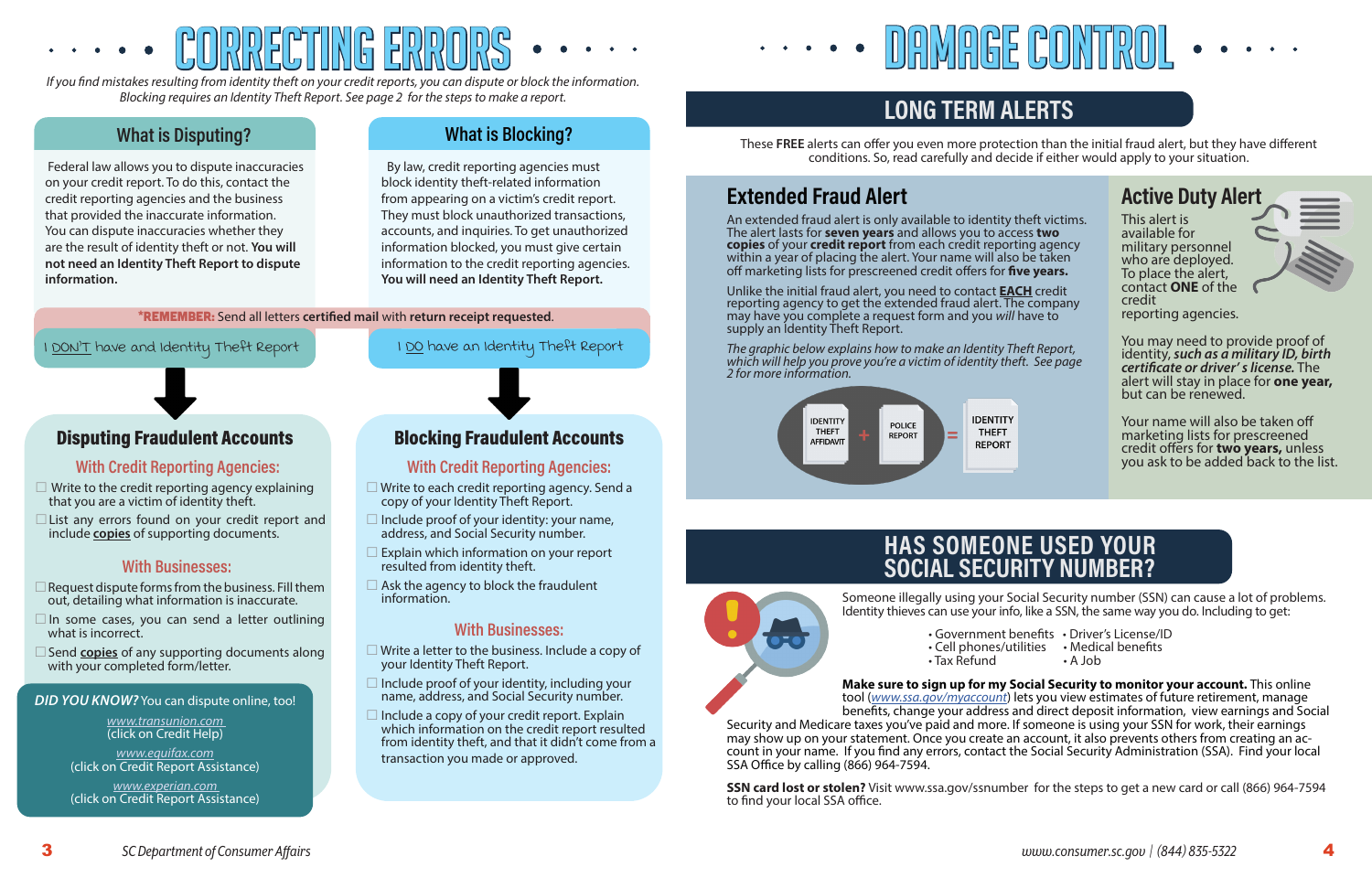

# IMPORTANT CONTACTS

### EQUIFAX EQUIFAX EXPERIAN EXPERIAN TRANSUNION

| <b>Online:</b><br>equifax.com/personal/credit-report-services                                | <b>Online:</b><br>experian.com/help                              | <b>Online:</b><br>transunion.com/credit-help                                         |  |  |
|----------------------------------------------------------------------------------------------|------------------------------------------------------------------|--------------------------------------------------------------------------------------|--|--|
| Phone: (800) 685-1111                                                                        | Phone: (888) 397-3742                                            | Phone: (800) 680-7289                                                                |  |  |
| <b>Address:</b><br>Equifax Information Services LLC<br>P.O. Box 740256,<br>Atlanta, GA 30374 | <b>Address:</b><br>Experian<br>P.O. Box 4500,<br>Allen, TX 75013 | <b>Address:</b><br><b>Consumer Dispute Ce</b><br>P.O. Box 2000,<br>Chester, PA 19016 |  |  |
| <b>Fraud Alert</b><br><b>Credit reports requested after placing Fraud Alert:</b>             | CHECKUST & NONES                                                 |                                                                                      |  |  |
|                                                                                              |                                                                  |                                                                                      |  |  |
|                                                                                              |                                                                  |                                                                                      |  |  |
|                                                                                              |                                                                  |                                                                                      |  |  |
| <b>Security Freeze</b>                                                                       |                                                                  |                                                                                      |  |  |
|                                                                                              |                                                                  |                                                                                      |  |  |
|                                                                                              |                                                                  |                                                                                      |  |  |
|                                                                                              |                                                                  |                                                                                      |  |  |
|                                                                                              |                                                                  |                                                                                      |  |  |
|                                                                                              |                                                                  |                                                                                      |  |  |
|                                                                                              |                                                                  |                                                                                      |  |  |





| Date Received |  |
|---------------|--|
| Date Received |  |
| Date Received |  |

| <b>A REPUTABLE SERVICE WILL:</b>                                                          | <b>A REPUTABLE SERVICE WON'T:</b>                                                            | <b>Address:</b><br><b>Equifax Information Ser</b> |
|-------------------------------------------------------------------------------------------|----------------------------------------------------------------------------------------------|---------------------------------------------------|
| Answer your questions readily. The company<br>should be knowledgeable about it's product. | Guarantee they can protect you from ever be-<br>coming a victim of identity theft.           | P.O. Box 740256,<br>Atlanta, GA 30374             |
| Have transparent disclosures on how they plan to<br>use and protect your information.     | Use scare tactics to get you to enroll into the<br>service.                                  |                                                   |
| Tell you what services you're paying for and how<br>much it will cost you.                | Be vague about the services that are actually<br>offered and how they are practical for you. | <b>Fraud Alert</b>                                |
|                                                                                           |                                                                                              | .                                                 |

|                                                                                             | <b>ID Theft Report Required?</b> | Is it FREE?                                       | <b>Does it Expire?</b>   |  |  |
|---------------------------------------------------------------------------------------------|----------------------------------|---------------------------------------------------|--------------------------|--|--|
| <b>Fraud Alert</b>                                                                          | N <sub>0</sub>                   | <b>YES</b>                                        | <b>After One YEAR</b>    |  |  |
| <b>Security Freeze</b>                                                                      | N <sub>0</sub>                   | <b>YES</b>                                        | N <sub>0</sub>           |  |  |
| <b>Disputing</b>                                                                            | N <sub>0</sub>                   | <b>YES</b>                                        | N/A                      |  |  |
| <b>Blocking</b>                                                                             | <b>YES</b>                       | <b>YES</b>                                        | N/A                      |  |  |
| <b>Active Duty Alert</b>                                                                    | N <sub>0</sub>                   | <b>YES</b>                                        | <b>After One YEAR</b>    |  |  |
| <b>Extended Fraud Alert</b>                                                                 | <b>YES</b>                       | <b>YES</b>                                        | <b>After Seven YEARS</b> |  |  |
| <b>What Do You Want to Do?</b><br>(All Options are Free)                                    |                                  | <b>Contact Information:</b>                       |                          |  |  |
| <b>Request Your Annual Credit Report</b>                                                    |                                  | 1 (877) 322-8228 or <i>annualcreditreport.com</i> |                          |  |  |
| <b>Opt-out of Prescreened Credit Offers</b>                                                 |                                  | 1 (888) 567-8688 or <i>optoutprescreen.com</i>    |                          |  |  |
| File a Complaint with the Federal Trade Commission<br>(Getting an Identity Theft Affidavit) |                                  | 1 (877) 438-4338 or <i>IdentityTheft.gov</i>      |                          |  |  |
| Having trouble finding what you need? Call us at (844) 835-5322.                            |                                  |                                                   |                          |  |  |



While there are lots of FREE tools available, some consumers pay an identity theft protection service to monitor their personal information. Identity theft protection services often include either credit report monitoring, identity monitoring, or resolution services…or a combination of those. **Keep the following in mind** if you are thinking of using one of these services:

 $\bullet$